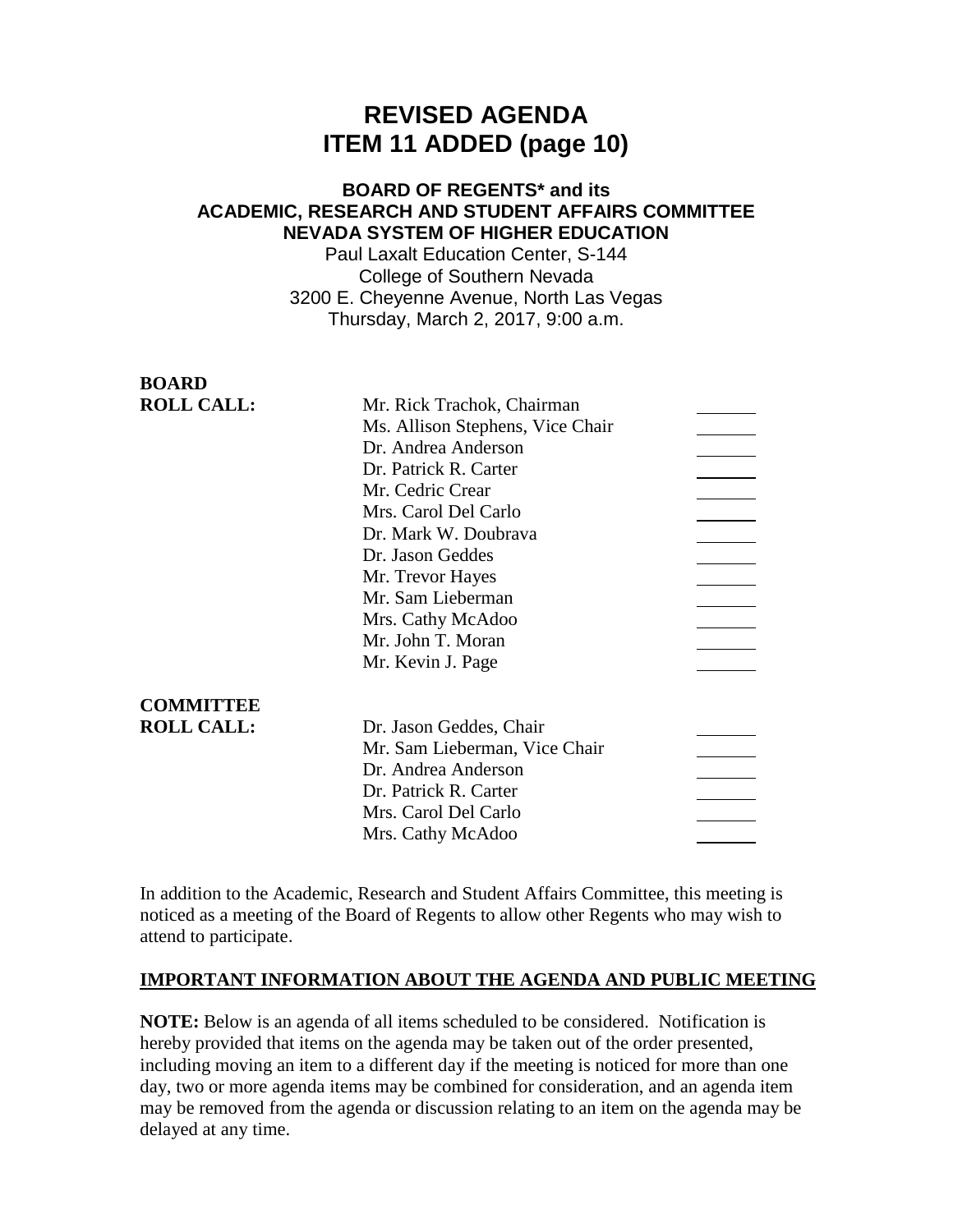In accordance with the Board of Regents' Bylaws, Title I, Article V, Section 20, items voted on may be the subject of a motion to reconsider at this meeting. A motion to reconsider an item may be made at any time before adjournment of this meeting. Similarly, if an item is tabled at any time during the meeting, it may, by proper motion and vote, be taken from the table and thereafter be the subject of consideration and action at any time before adjournment of this meeting.

\*The Board of Regents, at its regularly scheduled meetings, meets concurrently with its Committees (the Academic, Research and Student Affairs Committee; the Audit Committee; the Business, Finance and Facilities Committee; the Cultural Diversity and Title IX Compliance Committee; the Investment Committee; and the Health Sciences System Committee). The Board's Committee meetings take place in accordance with the agendas published for those Committees. Regents who are not members of the Committees may attend the Committee meetings and participate in the discussion of Committee agenda items. However, action items will only be voted on by the members of each Committee, unless a Regent is temporarily made a member of that Committee under Board of Regents' Bylaws, Title 1, Article VI, Section 6. The full Board of Regents will consider Committee action items in accordance with the Board of Regents' agenda published for the current or for a subsequent meeting.

In accordance with the Board of Regents' Bylaws, Title 1, Art. V, Section 13, a quorum may be gained by telephonic hookup.

Some agenda items are noted as having accompanying reference material. Reference material may be accessed on the electronic version of the agenda by clicking the reference link associated with a particular item. The agenda and associated reference material may also be accessed on the Internet by visiting the Board of Regents' website at:

http://system.nevada.edu/Nshe/index.cfm/administration/board-of-regents/meetingagendas/

Many public libraries have publicly accessible computer terminals. Copies of the reference material and any additional support materials that are submitted to the Board of Regents' Office and then distributed to the members of the Board of Regents after the mailing of this agenda but before the meeting, will be made available as follows: 1. Copies of any such materials are available at the Board of Regents' Office at 2601 Enterprise Road, Reno, Nevada, and the Board of Regents' Office at 4300 S. Maryland Parkway, Las Vegas, Nevada. A copy may be requested by calling Jenny Polek at (775)784-3464; 2. Copies of any such materials will also be available at the meeting site.

Reasonable efforts will be made to assist and accommodate physically disabled persons attending the meeting. Please call the Board office at (775) 784-4958 in advance so that arrangements may be made.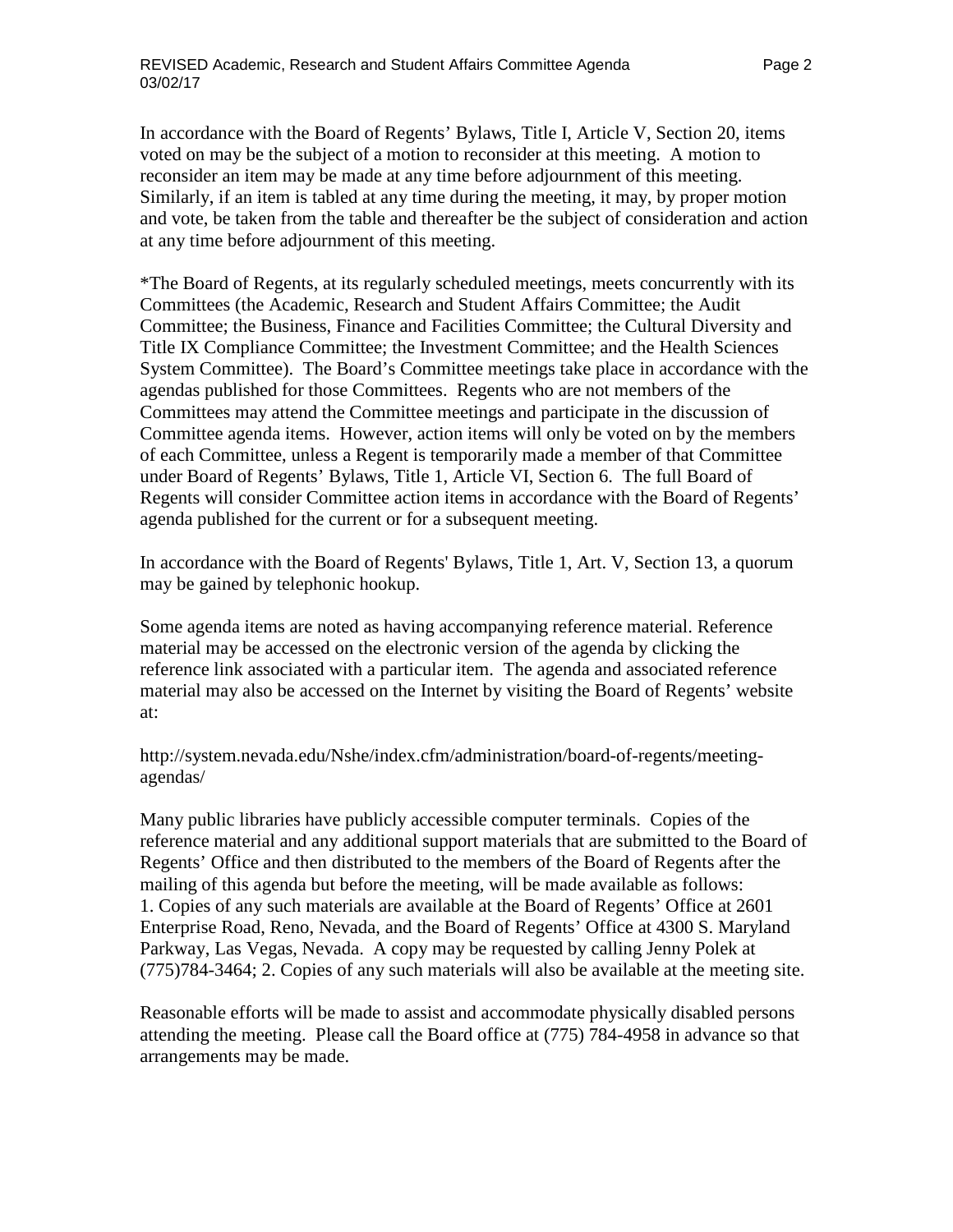### 1. PUBLIC COMMENT **INFORMATION** ONLY

Public comment will be taken during this agenda item. No action may be taken on a matter raised under this item until the matter is included on an agenda as an item on which action may be taken. Comments will be limited to three minutes per person. Persons making comment will be asked to begin by stating their name for the record and to spell their last name. The Committee Chair may elect to allow additional public comment on a specific agenda item when that agenda item is being considered.

In accordance with Attorney General Opinion No. 00-047, as restated in the Attorney General's Open Meeting Law Manual, the Chair may prohibit comment if the content of that comment is a topic that is not relevant to, or within the authority of, the Board of Regents, or if the content is willfully disruptive of the meeting by being irrelevant, repetitious, slanderous, offensive, inflammatory, irrational or amounting to personal attacks or interfering with the rights of other speakers.

### **2. CONSENT ITEMS FOR POSSIBLE ACTION**

Consent items will be considered together and acted on in one motion unless an item is removed to be considered separately by the Committee.

### **2a. MINUTES FOR POSSIBLE ACTION**

Request is made for approval of the minutes from the December 1, 2016, meeting. *[\(Ref. ARSA-2a\)](http://system.nevada.edu/tasks/sites/Nshe/assets/File/BoardOfRegents/Agendas/2017/mar-mtgs/arsa-refs/ARSA-2a.pdf)*

# **2b. UNLV – PROGRAM FOR POSSIBLE ACTION DEACTIVATION, MA SCIENCE**

UNLV requests approval to deactivate its Master of Arts in Science to update the curriculum. Students currently enrolled in the program will be able to complete their degrees. *(Ref. [ARSA-2b\)](http://system.nevada.edu/tasks/sites/Nshe/assets/File/BoardOfRegents/Agendas/2017/mar-mtgs/arsa-refs/ARSA-2b.pdf)*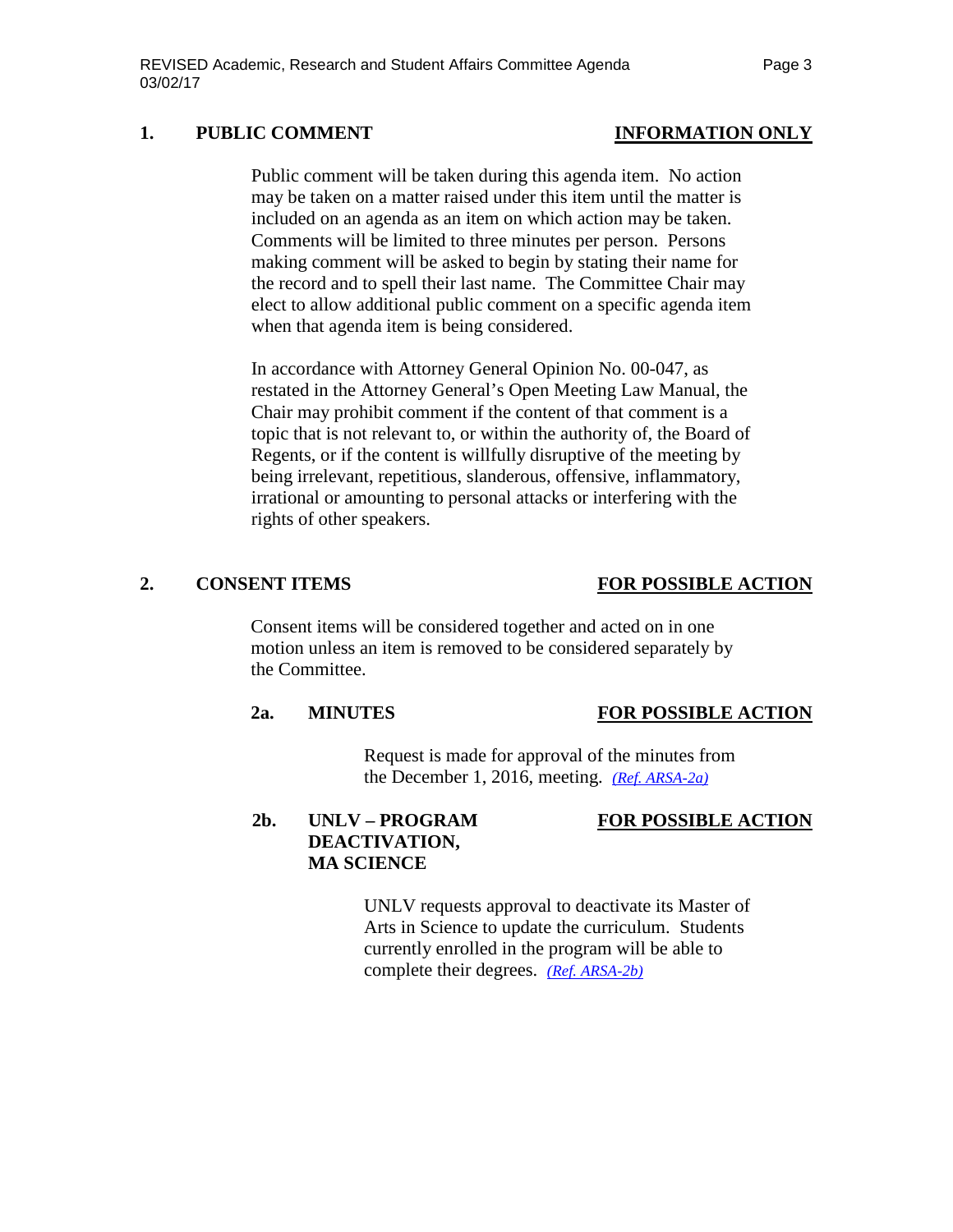### **2. CONSENT ITEMS –** *(continued)* **FOR POSSIBLE ACTION**

# **2c. UNLV – PROGRAM FOR POSSIBLE ACTION**

# **ELIMINATION, MS, M.Ed. WORKFORCE EDUCATION AND DEVELOPMENT**

UNLV requests approval to eliminate its Master of Science and Master of Education in Workforce Education and Development following a 2011 restructuring of the UNLV College of Education. At the time of restructuring, undergraduate degrees in workforce education were eliminated and the M.S. and M.Ed. in Workforce Education and Development were moved to the dean's office with the intent of future elimination after students completed these degrees. There are no students currently enrolled in these two degrees. *(Ref. [ARSA-2c\)](http://system.nevada.edu/tasks/sites/Nshe/assets/File/BoardOfRegents/Agendas/2017/mar-mtgs/arsa-refs/ARSA-2c.pdf)*

# **2d. UNLV – ORGANIZATIONAL FOR POSSIBLE ACTION UNIT ELIMINATION, INTERDISCIPLINARY CENTER FOR AGING RESEARCH AND EDUCATION**

UNLV requests approval to eliminate the Interdisciplinary Center for Aging Research and Education (ICARE), which was funded primarily by a federal Health Resources and Services Administration (HRSA) grant. The activities of ICARE ended when the funding ended in July 2015. *(Ref. [ARSA-2d\)](http://system.nevada.edu/tasks/sites/Nshe/assets/File/BoardOfRegents/Agendas/2017/mar-mtgs/arsa-refs/ARSA-2d.pdf)*

### **2e. TMCC – PROGRAM FOR POSSIBLE ACTION**

# **DEACTIVATION, AAS ARCHITECTURAL DESIGN TECHNOLOGY**

TMCC requests approval to deactivate its Associate of Applied Science in Architectural Design Technology as the new Associate of Applied Science in Construction and Design with an emphasis in Residential Design (as approved by the Board in September 2016) is replacing this degree. Students currently working on the degree will be able to continue and complete their coursework under the new degree. *(Ref. [ARSA-2e\)](http://system.nevada.edu/tasks/sites/Nshe/assets/File/BoardOfRegents/Agendas/2017/mar-mtgs/arsa-refs/ARSA-2e.pdf)*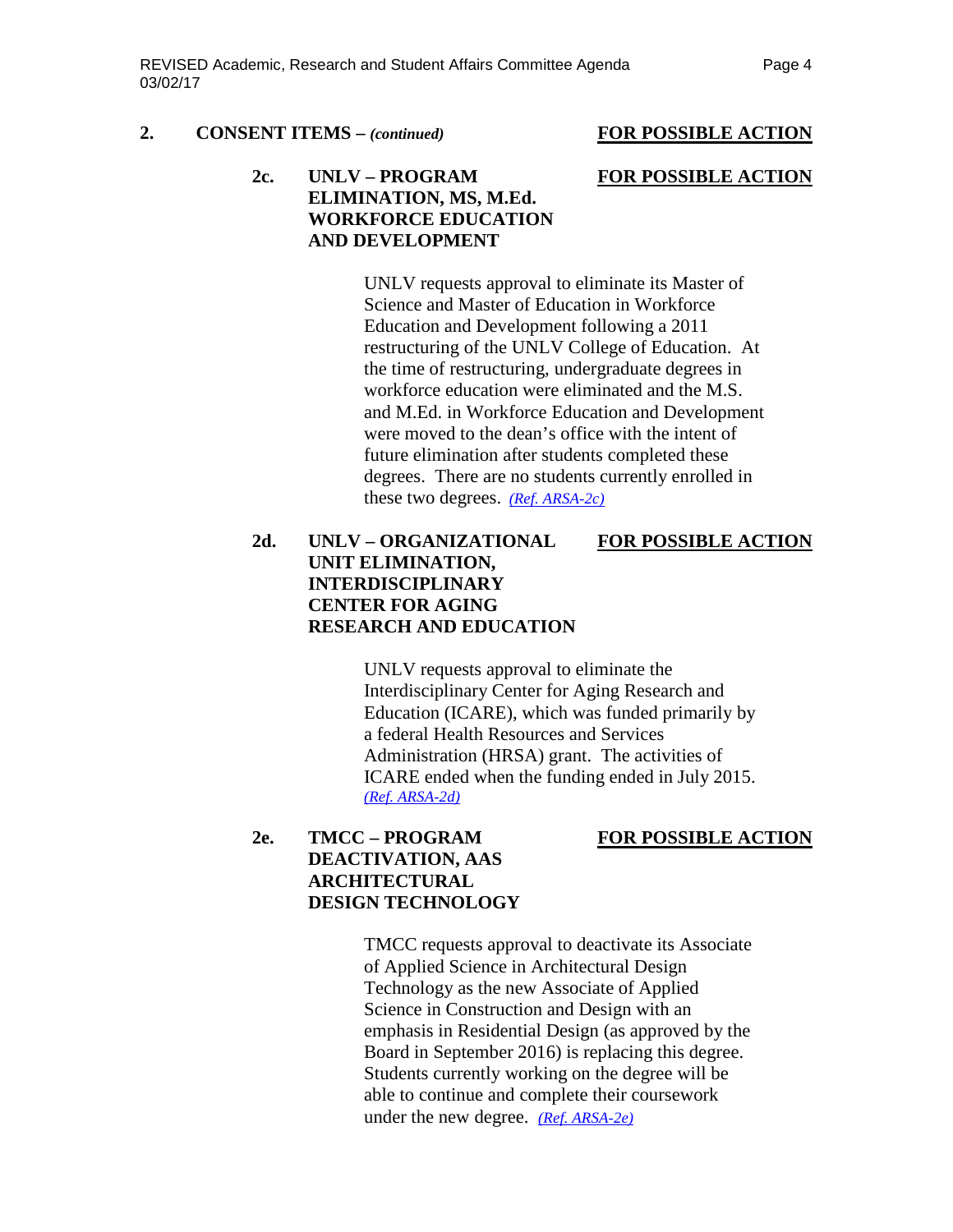### **2. CONSENT ITEMS –** *(continued)* **FOR POSSIBLE ACTION**

### **2f. TMCC – PROGRAM FOR POSSIBLE ACTION DEACTIVATION, AA ARCHITECTURE**

TMCC requests approval to deactivate its Associate of Arts in Architecture as the new Associate of Applied Science in Construction and Design with an emphasis in Architecture (as approved by the Board in September 2016) is replacing this degree. Students currently working on the degree will be able to continue and complete their coursework under the new degree. *(Ref. [ARSA-2f\)](http://system.nevada.edu/tasks/sites/Nshe/assets/File/BoardOfRegents/Agendas/2017/mar-mtgs/arsa-refs/ARSA-2f.pdf)*

### **2g. TMCC – PROGRAM FOR POSSIBLE ACTION**

# **ELIMINATION, AA EARLY CHILDHOOD EDUCATION**

TMCC requests approval to eliminate its Associate of Arts in Early Childhood Education, which will be replaced by an Early Childhood emphasis within the general Associate of Arts degree. The new emphasis will mirror the eliminated degree, but it will not be a named degree. Students currently enrolled will be able to complete the AA in Early Childhood Education as all the required courses will continue to be offered. *(Ref. [ARSA-2g\)](http://system.nevada.edu/tasks/sites/Nshe/assets/File/BoardOfRegents/Agendas/2017/mar-mtgs/arsa-refs/ARSA-2g.pdf)*

### **2h.** *HANDBOOK* **REVISION, FOR POSSIBLE ACTION RESIDENCY RECLASSIFICATION**

Vice Chancellor Crystal Abba requests approval of a revision to Board policy regarding student residency reclassification *(Title 4, Chapter 15, Section 8)*. Specifically, the policy revision clarifies that students who initially enroll in an NSHE institution under a Board-approved tuition discount program that includes nonresidence as a qualification will be treated the same way as WICHE Western Undergraduate Exchange ("WUE") students for purposes of residency reclassification. *[\(Ref. ARSA-2h\)](http://system.nevada.edu/tasks/sites/Nshe/assets/File/BoardOfRegents/Agendas/2017/mar-mtgs/arsa-refs/ARSA-2h.pdf)*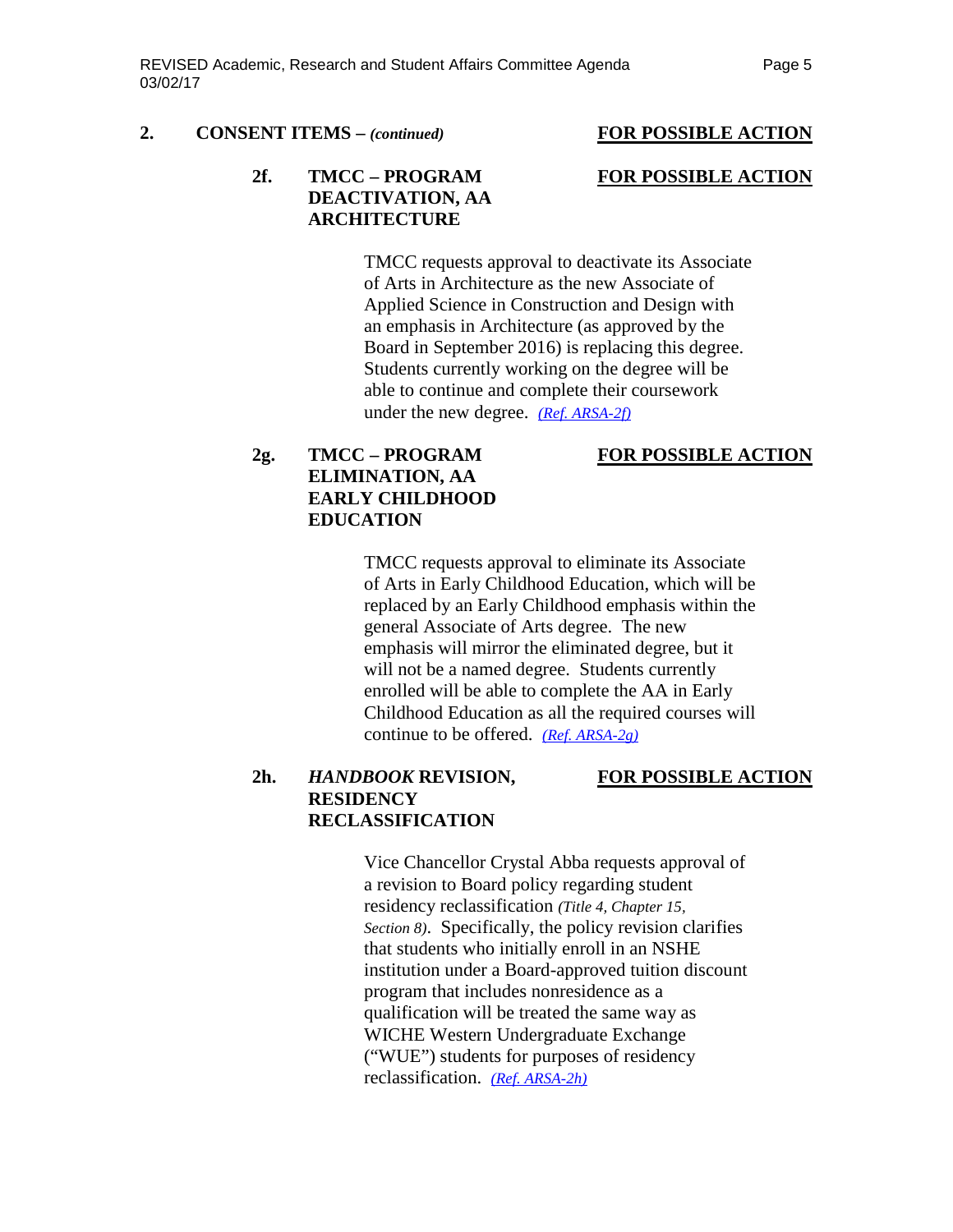### **2. CONSENT ITEMS –** *(continued)* **FOR POSSIBLE ACTION**

### **2i.** *HANDBOOK* **AND CODE FOR POSSIBLE ACTION REVISIONS, USE AND POSSESSION OF MARIJUANA**

Vice Chancellor Crystal Abba requests approval of a revision to Board policy regarding the use and possession of marijuana at NSHE campuses and facilities following the approval of Ballot Question No. 2 (Initiative to Regulate and Tax Marijuana) by Nevada voters in November 2016. Because the use, possession or cultivation of marijuana is still prohibited by federal law at institutions that receive Title IV funding, the policy proposal revises current Board policy that is specific to medical marijuana to clarify that the use and possession of marijuana in general is prohibited.

The revisions to Title 4, Chapter 1, Section 32 are presented for approval. Two Code revisions *(Title 2, Chapter 6, Section 6.2.1(ee)* and *Title 2, Chapter 10, Section 10.2.1(t)*) are presented for information only and will be presented for approval at a subsequent meeting. *[\(Ref. ARSA-2i\)](http://system.nevada.edu/tasks/sites/Nshe/assets/File/BoardOfRegents/Agendas/2017/mar-mtgs/arsa-refs/ARSA-2i.pdf)*

*ESTIMATED TIME: 5 minutes*

### **3. UNLV – PROGRAM PROPOSAL, FOR POSSIBLE ACTION MS NUTRITION SCIENCES**

UNLV requests approval of a Master of Science in Nutrition Sciences that will provide graduates will skills and knowledge to be nutrition and dietetics professionals, serving in numerous community, food service, management and clinical settings. This degree ideally serves students who have completed a Bachelor of Science in Nutrition Sciences and wish to become Registered Dietitian Nutritionists (RDN), as completion of a master's degree is a new accreditation requirement for licensure as an RDN. *(Ref. [ARSA-3\)](http://system.nevada.edu/tasks/sites/Nshe/assets/File/BoardOfRegents/Agendas/2017/mar-mtgs/arsa-refs/ARSA-3.pdf)* 

*ESTIMATED TIME: 5 minutes*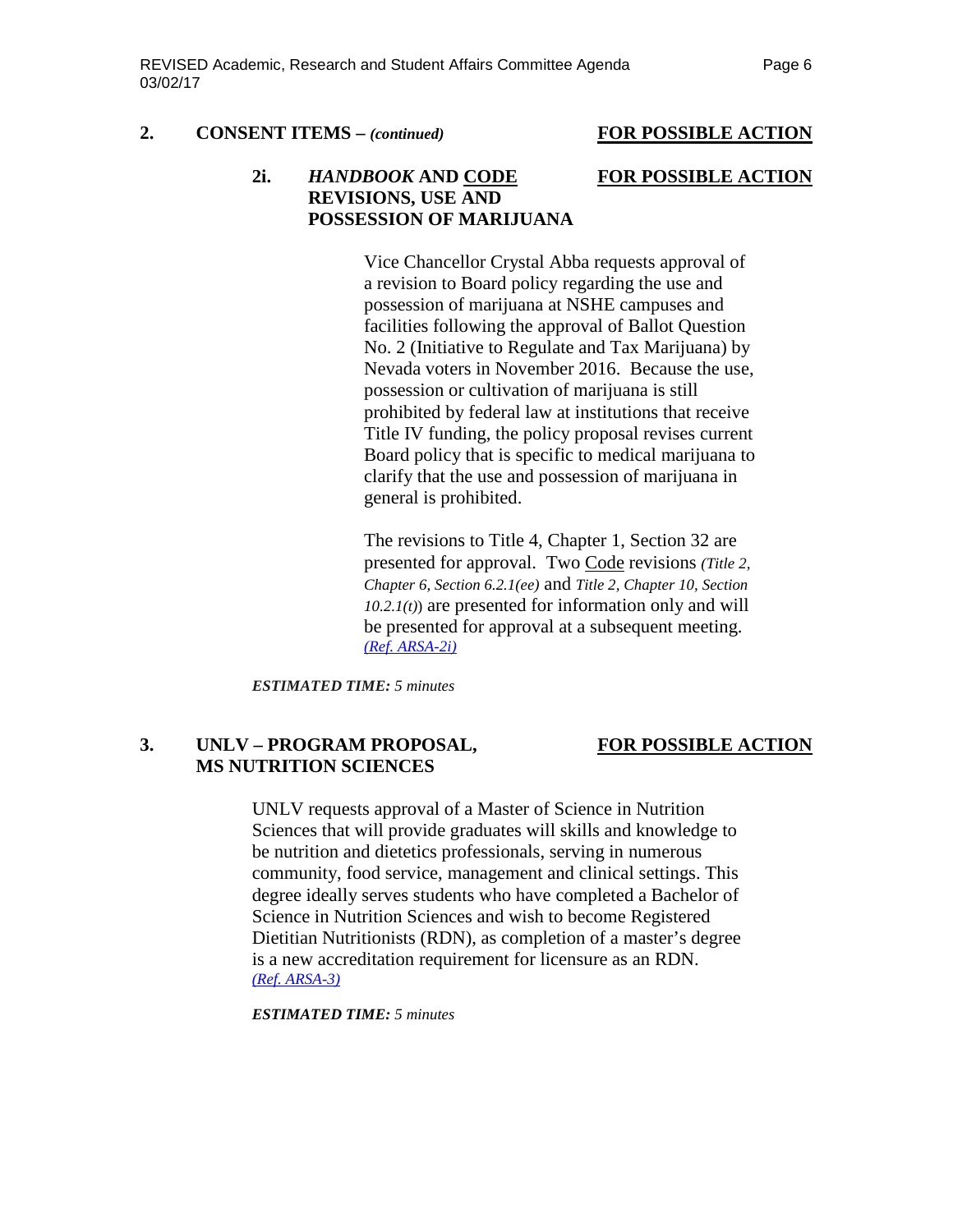### **4. UNLV – PROGRAM PROPOSAL, FOR POSSIBLE ACTION DOCTOR OF DENTAL SURGERY**

UNLV requests approval of a Doctor of Dental Surgery (D.D.S.) for graduates of non-U.S. accredited dental school programs. Twenty-seven dental schools in the U.S. already have similar programs, accepting between ten and 80 foreign-trained dentists per year as part of their fast-track dental curricula. These dentists are pursuing a degree from a U.S. accredited dental school to meet the fundamental requirement for either state licensure or graduate study. *(Ref. [ARSA-4\)](http://system.nevada.edu/tasks/sites/Nshe/assets/File/BoardOfRegents/Agendas/2017/mar-mtgs/arsa-refs/ARSA-4.pdf)* 

*ESTIMATED TIME: 5 minutes*

## **5. UNLV – ORGANIZATIONAL UNIT FOR POSSIBLE ACTION PROPOSAL, THE INTERSECTION: ACADEMIC MULTICULTURAL RESOURCE CENTER**

UNLV requests approval of The Intersection: Academic Multicultural Resource Center to serve as a comprehensive center for UNLV first generation college students and students of color. Through targeted programing and partnerships with academic colleges, departments, community stakeholders and organizations, The Intersection is designed to cultivate success for first generation and students of color by serving as an intersecting campus resource that provides access, resources and linkages to research, information and services designed to cultivate success for first generation students and students of color. *[\(Ref. ARSA-5\)](http://system.nevada.edu/tasks/sites/Nshe/assets/File/BoardOfRegents/Agendas/2017/mar-mtgs/arsa-refs/ARSA-5.pdf)*

*ESTIMATED TIME: 5 minutes*

# **6. NSC – PROGRAM PROPOSAL FOR POSSIBLE ACTION BA DEAF STUDIES**

NSC requests approval of a Bachelor of Arts in Deaf Studies to train students in American Sign Language (ASL), deaf culture and history, and interpreting. This degree responds to the strong demand for qualified interpreters in Nevada and nationally. Through the study of ASL, deaf culture and interpreting, students in the BA in Deaf Studies program learn to improve intercultural communication and bridge cultural divides, ultimately reducing inequality and strengthening the community. *[\(Ref. ARSA-6\)](http://system.nevada.edu/tasks/sites/Nshe/assets/File/BoardOfRegents/Agendas/2017/mar-mtgs/arsa-refs/ARSA-6.pdf)*

*ESTIMATED TIME: 5 minutes*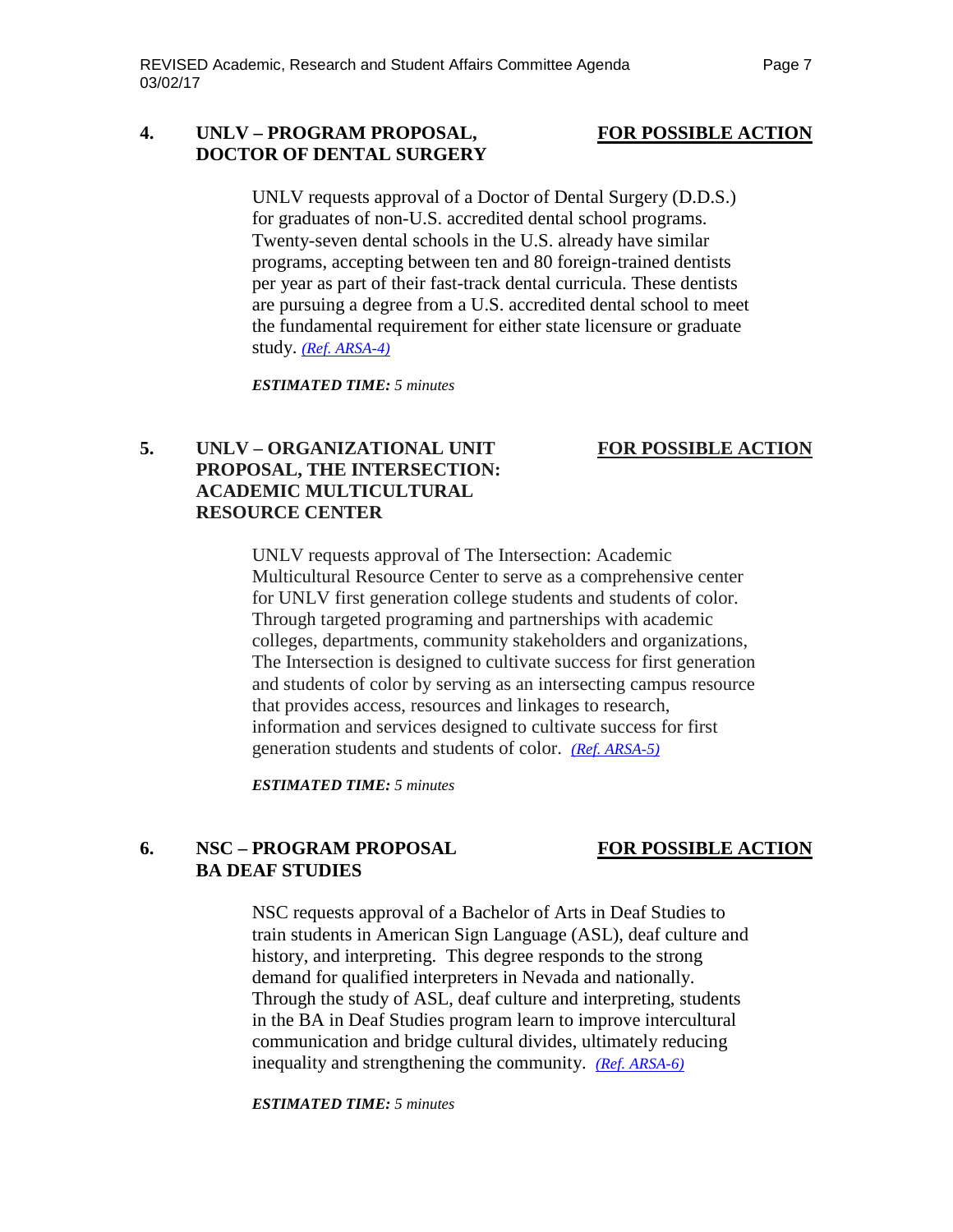### **7. TMCC – ORGANIZATIONAL UNIT FOR POSSIBLE ACTION CHANGE, ACADEMIC DIVISIONS/STUDENT SERVICES**

TMCC requests approval to reorganize its departments within the academic divisions under the office of the Vice President of Academic Affairs (VPAA) and to move the office of Equity, Inclusion and Sustainability from the President's office to the office of the VPAA. The proposed reorganization better aligns the academic departments under the VPAA, facilitates TMCC's ability to respond to workforce development needs and addresses an imbalance among the academic divisions involving shared resources and faculty workload. *[\(Ref. ARSA-7\)](http://system.nevada.edu/tasks/sites/Nshe/assets/File/BoardOfRegents/Agendas/2017/mar-mtgs/arsa-refs/ARSA-7.pdf)*

*ESTIMATED TIME: 5 minutes*

# **8. UPDATE ON THE CABNR INFORMATION ONLY CONSOLIDATION**

UNR will provide an update on the consolidation of the College of Agriculture, Biotechnology and Natural Resources (CABNR), the Nevada Agricultural Experiment Station (NAES) and the University of Nevada Cooperative Extension (UNCE) into one administrative structure reporting to the Dean of CABNR. The consolidation was approved by the Board of Regents in September 2016.

*ESTIMATED TIME: 20 minutes*

## **9.** *HANDBOOK* **REVISION, FOR POSSIBLE ACTION STUDENT ABSENCES FROM CLASS**

Vice Chancellor Crystal Abba requests approval of a revision to Board policy governing student absences to address concerns raised by the Committee when it approved a policy revision in December 2016 that was necessary to address a conflict in Board policy regarding student absences. The Committee Chair requested a subsequent revision to address the Committee's concerns. Specifically, the policy revision deletes language setting forth expectations regarding class attendance and the ability of instructors to set course attendance requirements under certain circumstances that the Committee indicated was not appropriate for Board policy *(Title 4, Chapter 20, Section A.3)*. *(Ref. [ARSA-9\)](http://system.nevada.edu/tasks/sites/Nshe/assets/File/BoardOfRegents/Agendas/2017/mar-mtgs/arsa-refs/ARSA-9.pdf)*

*ESTIMATED TIME: 10 minutes*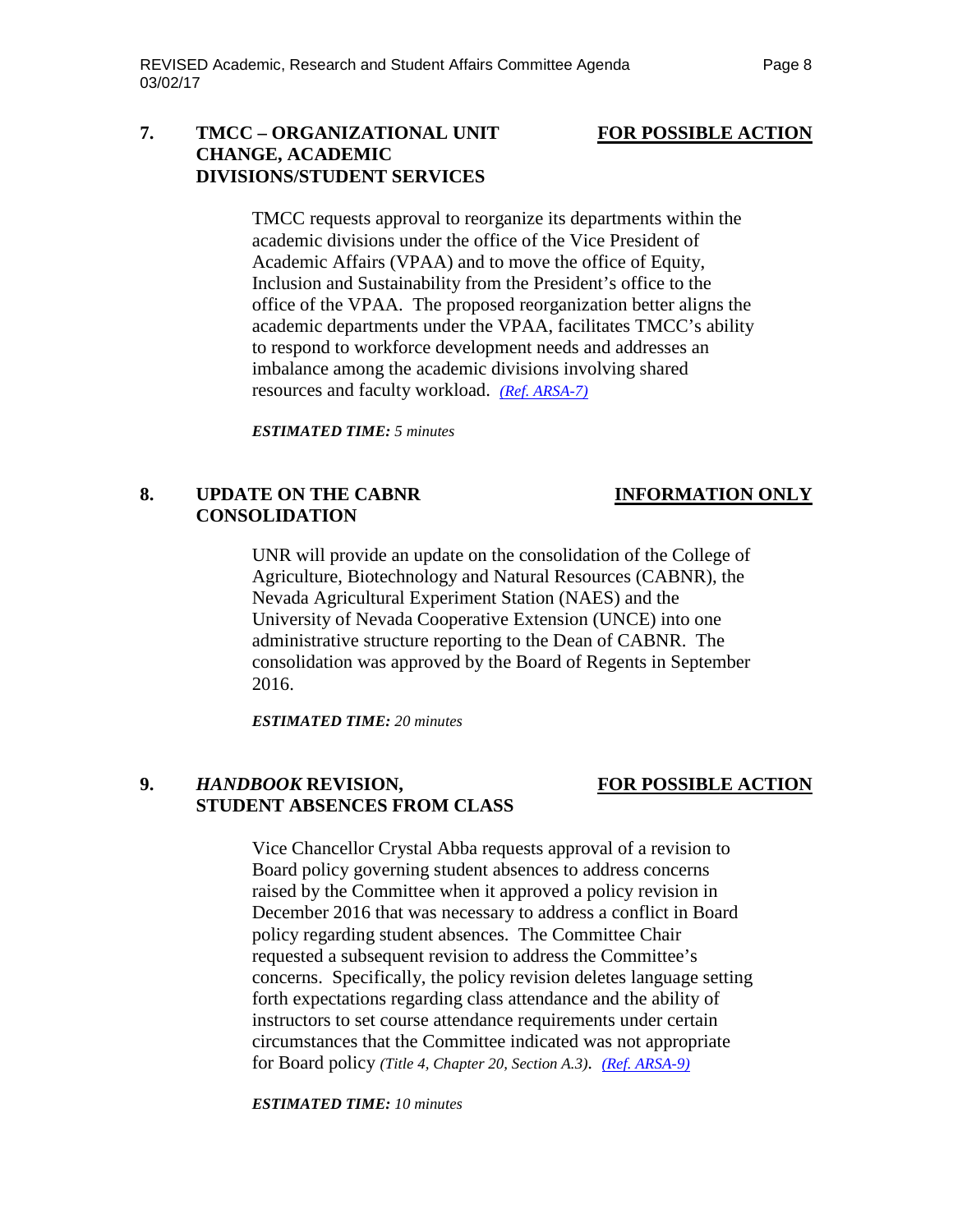## **10. REGENTS' AWARDS FOR POSSIBLE ACTION**

NSHE Board of Regents' policy calls for the Committee's approval of recommended candidates for various Regents' awards. The following individuals are nominated for 2017 Regents' awards. *(Ref. [ARSA-10\)](http://system.nevada.edu/tasks/sites/Nshe/assets/File/BoardOfRegents/Agendas/2017/mar-mtgs/arsa-refs/ARSA-10.pdf)*

- a. Nevada Regents' Creative Activities Award Candace Garlock, TMCC (Community College) Francisco Menendez, UNLV (University, State College)
- b. Nevada Regents' Teaching Award Thomas Herring, WNC (Community College) Sarah Cummings, UNR (University, State College & DRI)
- c. Nevada Regents' Academic Advisor Awards Christine Marshall, GBC (Community College) Pamela Sandstrom, UNR (Undergraduate – Universities, State College) James Sedinger, UNR (Graduate – Universities, State College)
- d. Nevada Regents' Researcher Award John Cushman, UNR
- e. Nevada Regents' Rising Researcher Award Alyssa N. Crittenden, UNLV Sarah Blithe, UNR Casey Schmidt, DRI

*FISCAL IMPACT: \$46,000. Each recipient of the Regents' Creative Activities Award, Regents' Teaching Award, Regents' Academic Advisor Award, and Regents' Researcher Award receives an award of \$5,000. Each recipient of the Regents' Rising Researcher Award receives an award of \$2,000 paid by recipient's institution directly to the approved recipient. Each NSHE campus shares the costs of funding the remaining Regents' Awards with the exception of the Scholar Award (see main Board agenda) that is funded 100 percent by System Administration, and the Academic Advisor Award that is funded 50 percent by System Administration and 50 percent by the institutions. For specific costs to the institution, see the cost sharing table in the Procedures and Guidelines Manual Chapter 8, Section 2, Subsection 6.*

*ESTIMATED TIME: 5 minutes*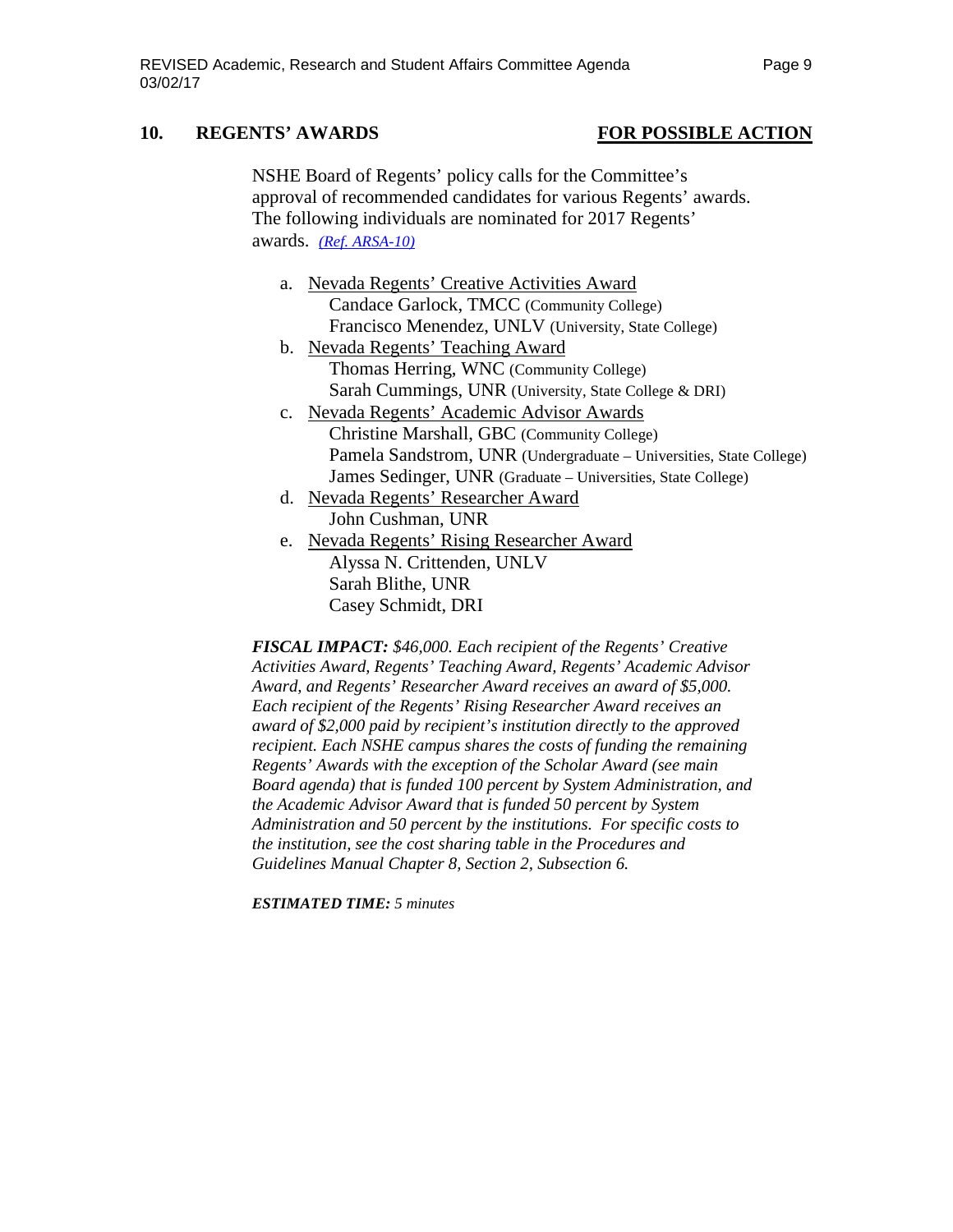### **11. UNLV – ORGANIZATIONAL UNIT FOR POSSIBLE ACTION PROPOSAL, UNLV PUBLIC POLICY INSTITUTE**

UNLV requests approval of the UNLV Public Policy Institute, a research institute with the goal of engaging in constructive policy discourse through the development and use of practical, rigorous, solution-based research. The Institute will work collaboratively with policy stakeholders to identify critical areas for inquiry and develop rigorous analyses that shape further discourse on innovative public/private solutions. *(Ref. [ARSA-11\)](http://system.nevada.edu/tasks/sites/Nshe/assets/File/BoardOfRegents/Agendas/2017/mar-mtgs/arsa-refs/ARSA-11.pdf)*

*ESTIMATED TIME: 5 minutes*

## **12. NEW BUSINESS INFORMATION ONLY**

Items for consideration at future meetings may be suggested. Any discussion of an item under "New Business" is limited to description and clarification of the subject matter of the item, which may include the reasons for the request.

*ESTIMATED TIME: 5 minutes*

### **13. PUBLIC COMMENT INFORMATION ONLY**

Public comment will be taken during this agenda item. No action may be taken on a matter raised under this item until the matter is included on an agenda as an item on which action may be taken. Comments will be limited to three minutes per person. Persons making comment will be asked to begin by stating their name for the record and to spell their last name. The Committee Chair may elect to allow additional public comment on a specific agenda item when that agenda item is being considered.

In accordance with Attorney General Opinion No. 00-047, as restated in the Attorney General's Open Meeting Law Manual, the Chair may prohibit comment if the content of that comment is a topic that is not relevant to, or within the authority of, the Board of Regents, or if the content is willfully disruptive of the meeting by being irrelevant, repetitious, slanderous, offensive, inflammatory, irrational or amounting to personal attacks or interfering with the rights of other speakers.